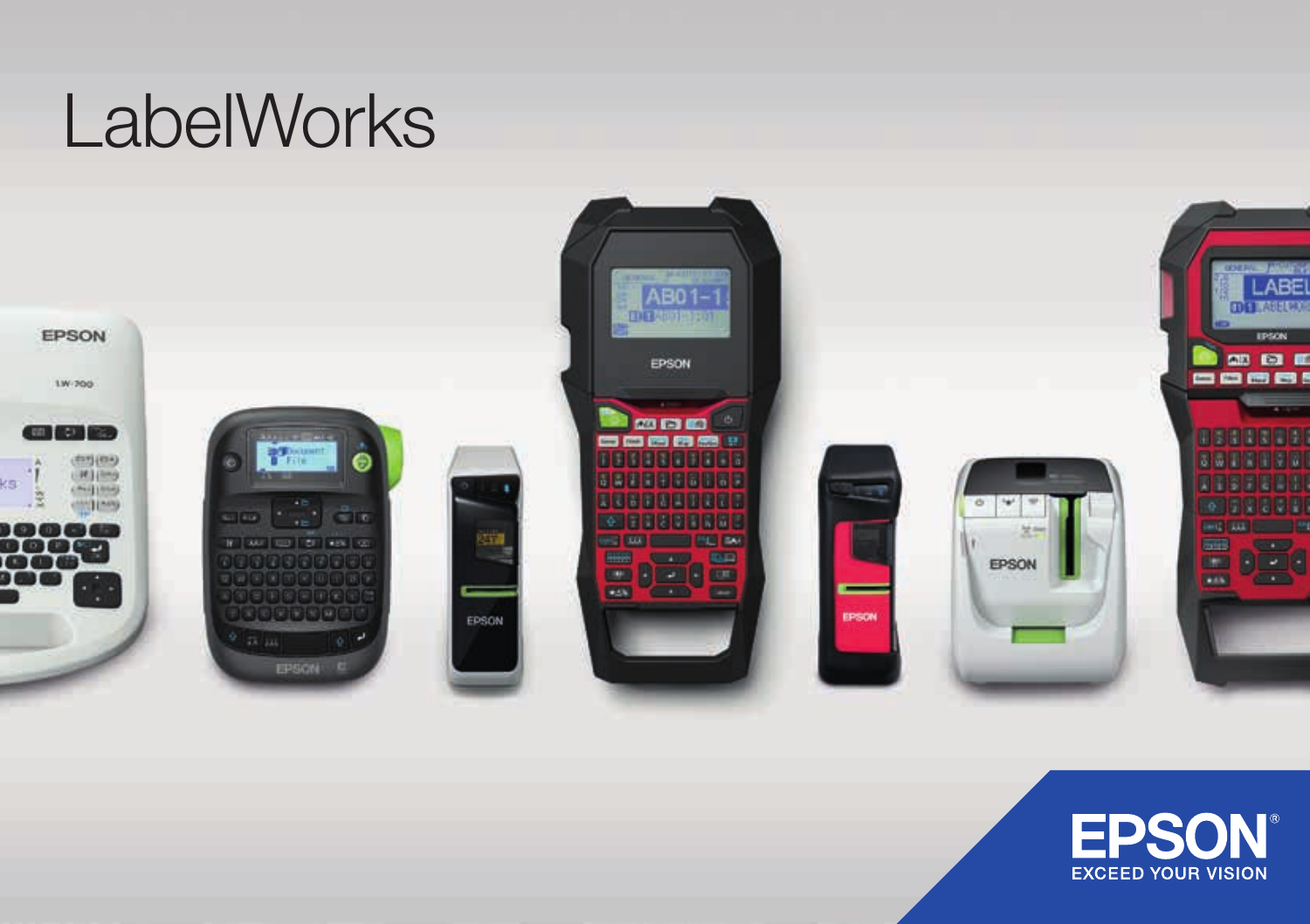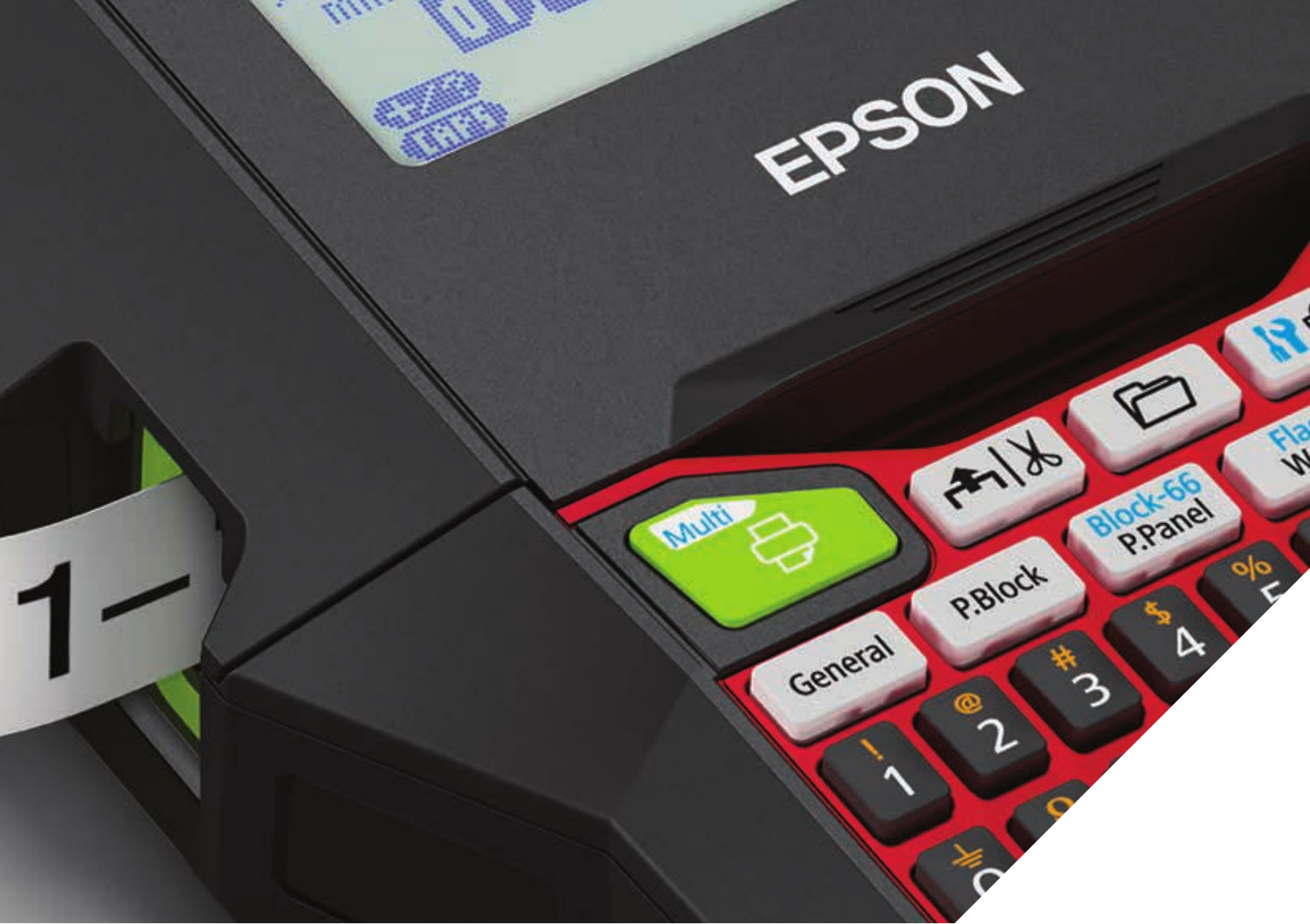

#### The LabelWorks family

Epson labelling solutions can help make identification easy. With label makers and tapes to suit every need, LabelWorks has you covered.

Whether you require resistance to abrasion, chemicals or extreme weather conditions, Epson labels have been designed to survive the toughest conditions.

From heat shrink tubes to self-laminating cable wrap, our tape range offers you complete versatility and flexibility, whatever you need to label.

With rugged handheld and desktop models and various connectivity options, Epson label makers are suitable for use in a wide range of environments.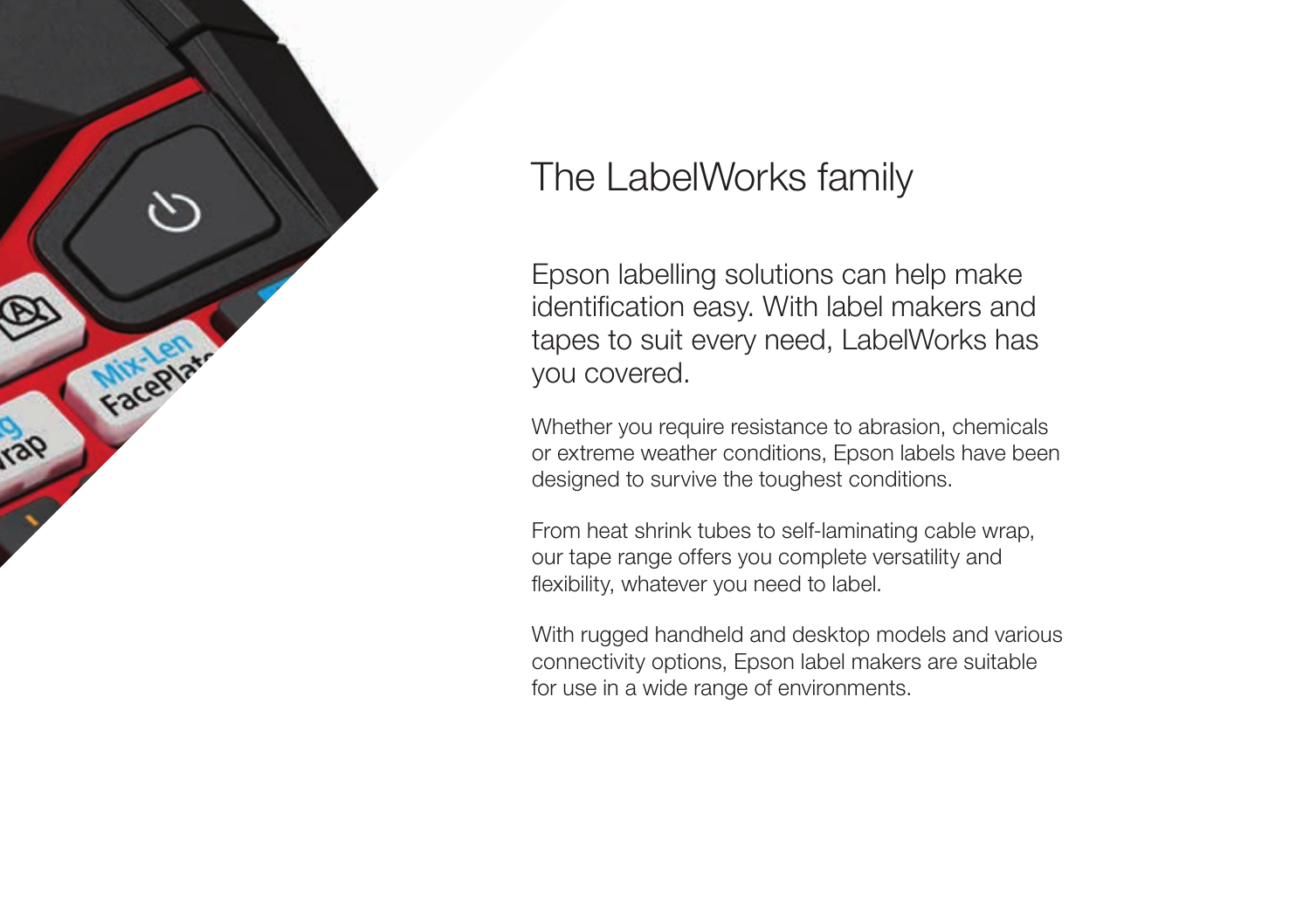## Products









| <b>Model name</b>              | <b>LW-K400/K400VP</b>    | <b>LW-600P</b>              | <b>LW-700</b>                   | <b>LW-Z710</b>                      |
|--------------------------------|--------------------------|-----------------------------|---------------------------------|-------------------------------------|
| <b>Type</b>                    | Handheld                 | Portable and desktop        | Portable and desktop            | Portable and desktop                |
| Operating systems              | $\overline{\phantom{0}}$ | Windows/Mac/Android/<br>iOS | Windows/Mac                     | Windows/Mac /Android/<br><b>IOS</b> |
| Compatible tapes (mm)          | 4/6/9/12/18              | 6/9/12/18/24                | 6/9/12/18/24                    | 4/6/9/12/18/24                      |
| Cutter                         | Manual                   | Auto                        | Auto                            | Auto                                |
| Symbols                        | 459                      | 466                         | 4601/4662                       | 466                                 |
| Label design (file)            | 50                       | Smart device/PC             | $100^{1}/PC$                    | Smart device/PC                     |
| <b>AC Adapter</b>              | Included                 | Included                    | Included                        | Included                            |
| Batteries (not included)       | 6 AA                     | 6 AA                        | 6 AA - rechargeable<br>accepted | 6 AA                                |
| Dimensions (DxWxH) (mm)        | 170x110x56               | 54x132x146                  | 80x180x235                      | 54x132x146                          |
| Weight (kg)                    | 0.42                     | 0.44                        | 0.77                            | 0.44                                |
| Warranty standard/<br>optional | 3 years/1 year           | 3 years/1 year              | 3 years/1 year                  | 3 years/1 year                      |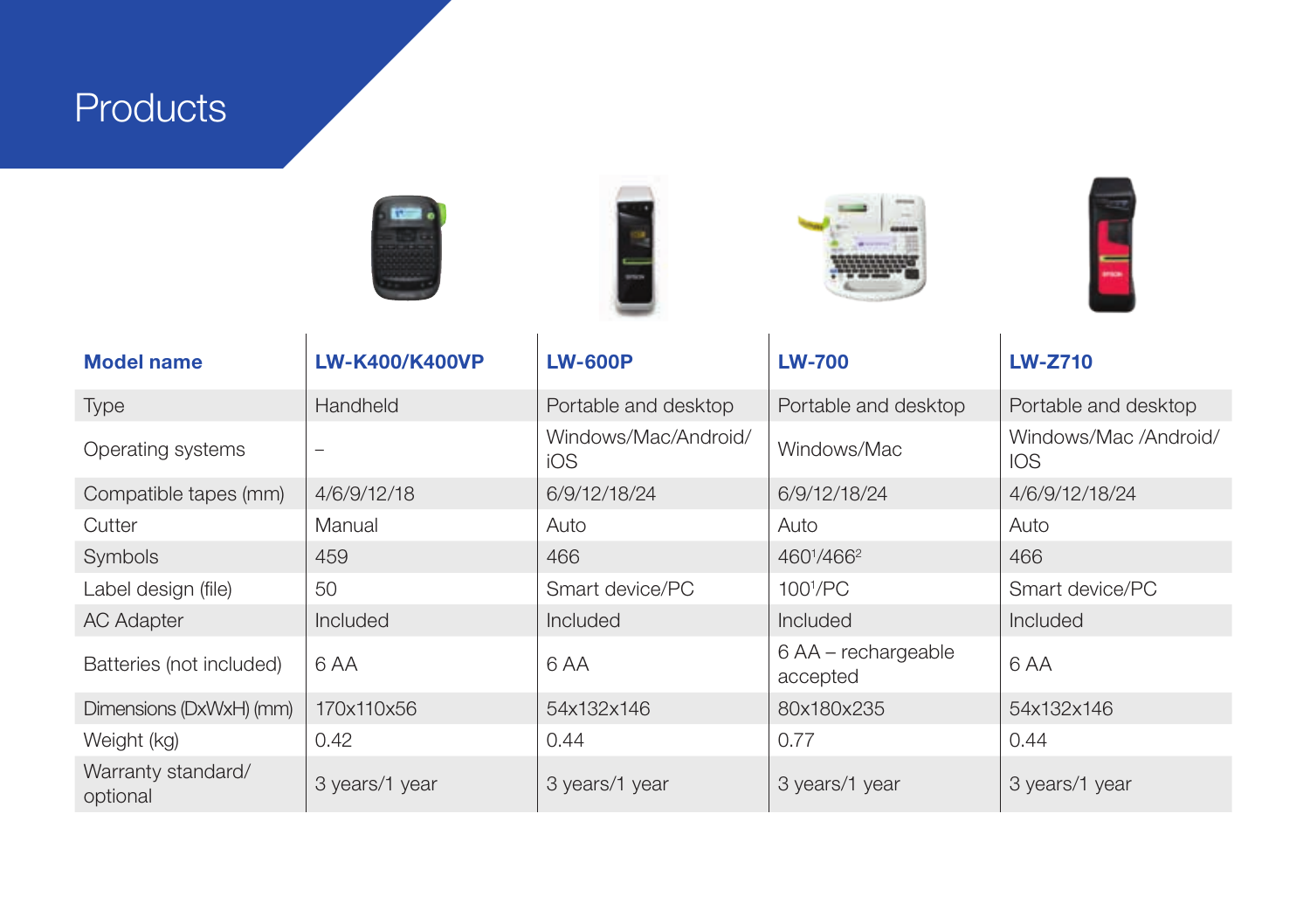







| <b>LW-Z700FK</b>                            | <b>LW-Z900FK</b>                            | <b>LW-1000P</b>             | <b>Pro100</b>  |
|---------------------------------------------|---------------------------------------------|-----------------------------|----------------|
| Handheld                                    | Handheld                                    | Desktop                     | Desktop        |
| <b>Windows</b>                              | <b>Windows</b>                              | Windows/Mac/Android/<br>iOS | <b>Windows</b> |
| 4/6/9/12/18/24                              | 4/6/9/12/18/24/36                           | 6/9/12/18/24/36             | 50/100         |
| Auto                                        | Auto                                        | Auto, half, trim            | Auto           |
| 5301/8592                                   | $859^{3}$                                   | 466                         | 466            |
| $100^{1}/PC$                                | 100 <sup>1</sup> /PC                        | Smart device/PC             | <b>PC</b>      |
| Included                                    | Included                                    | Included                    | Included       |
| Long life lithium-ion<br>(included) or 6 AA | Long life lithium-ion<br>(included) or 6 AA |                             |                |
| 298x136x90                                  | 295x136x97                                  | 123x153x139                 | 262x219x138    |
| 1.11                                        | 1.25                                        |                             | $\overline{2}$ |
| 3 years/1 year                              | 3 years/1 year                              | 3 years/1 year              | 3 years/1 year |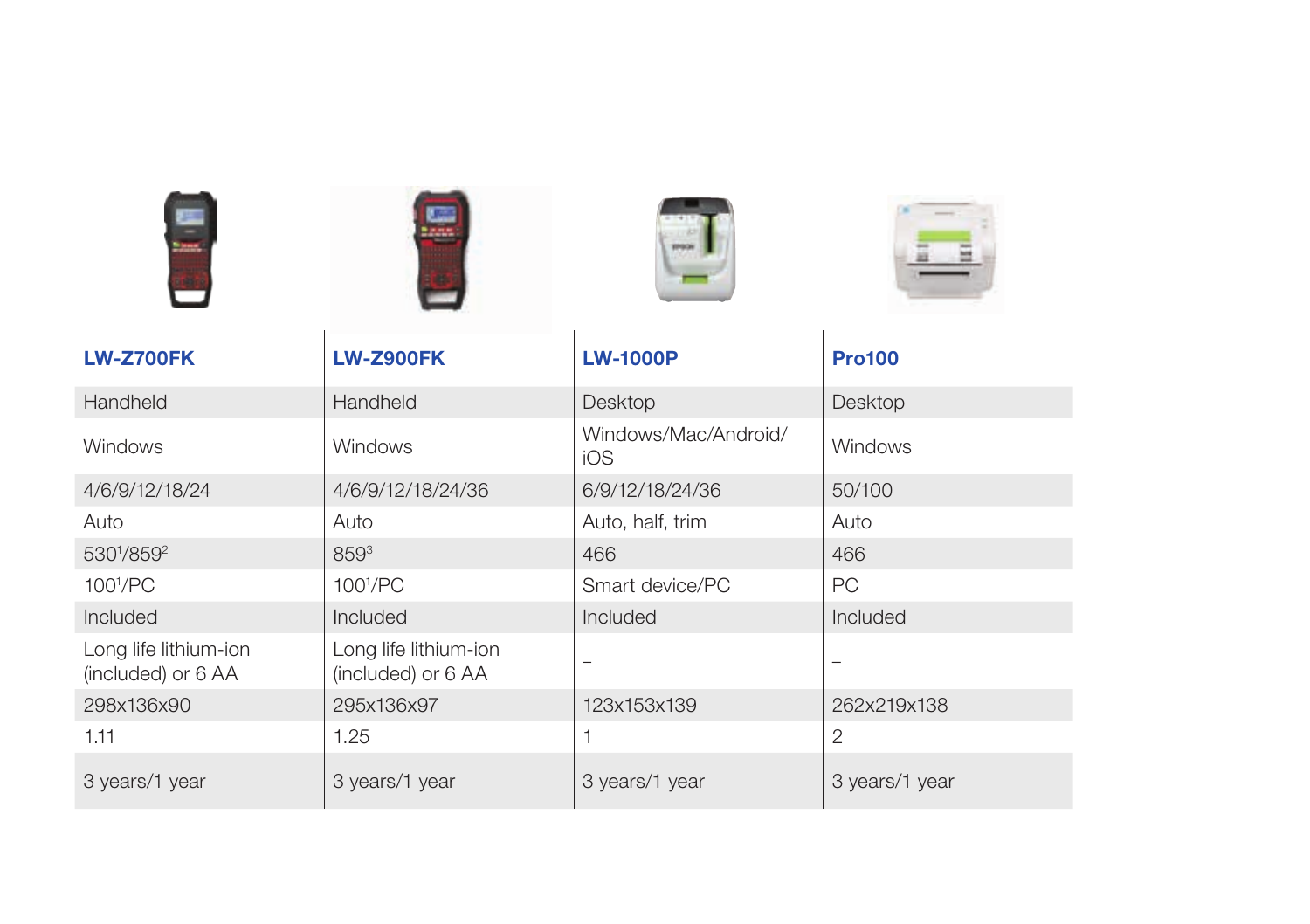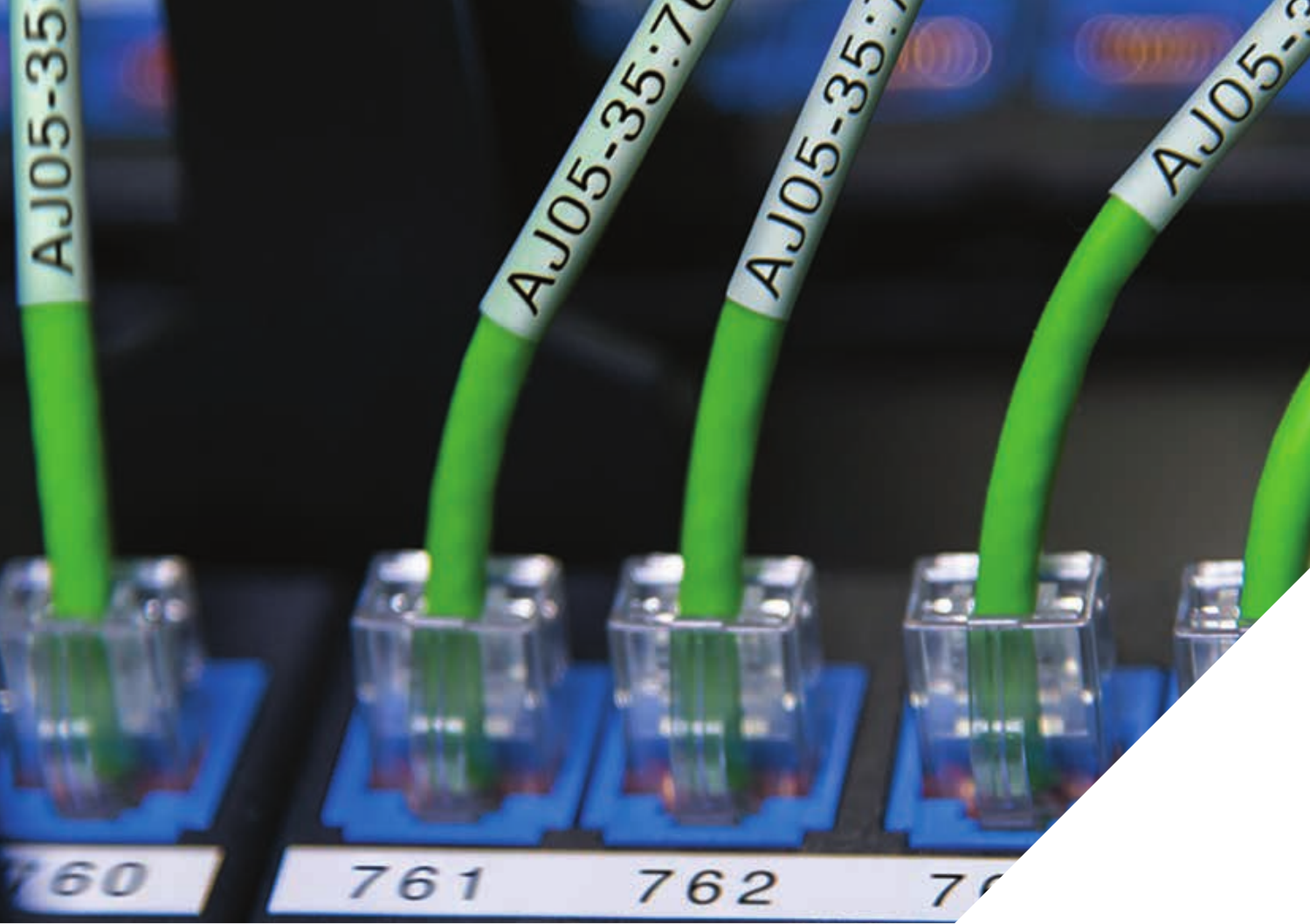#### LK tape range

AJOS

LK tapes are compatible with the full LabelWorks range. Available in a range of colours, widths, materials, shapes and finishes, you can create labels for a variety of different applications<sup>4</sup>.

Each label has a multi-layered structure for high durability and is free from chlorine. Labels can be printed with smaller margins to help reduce wastage.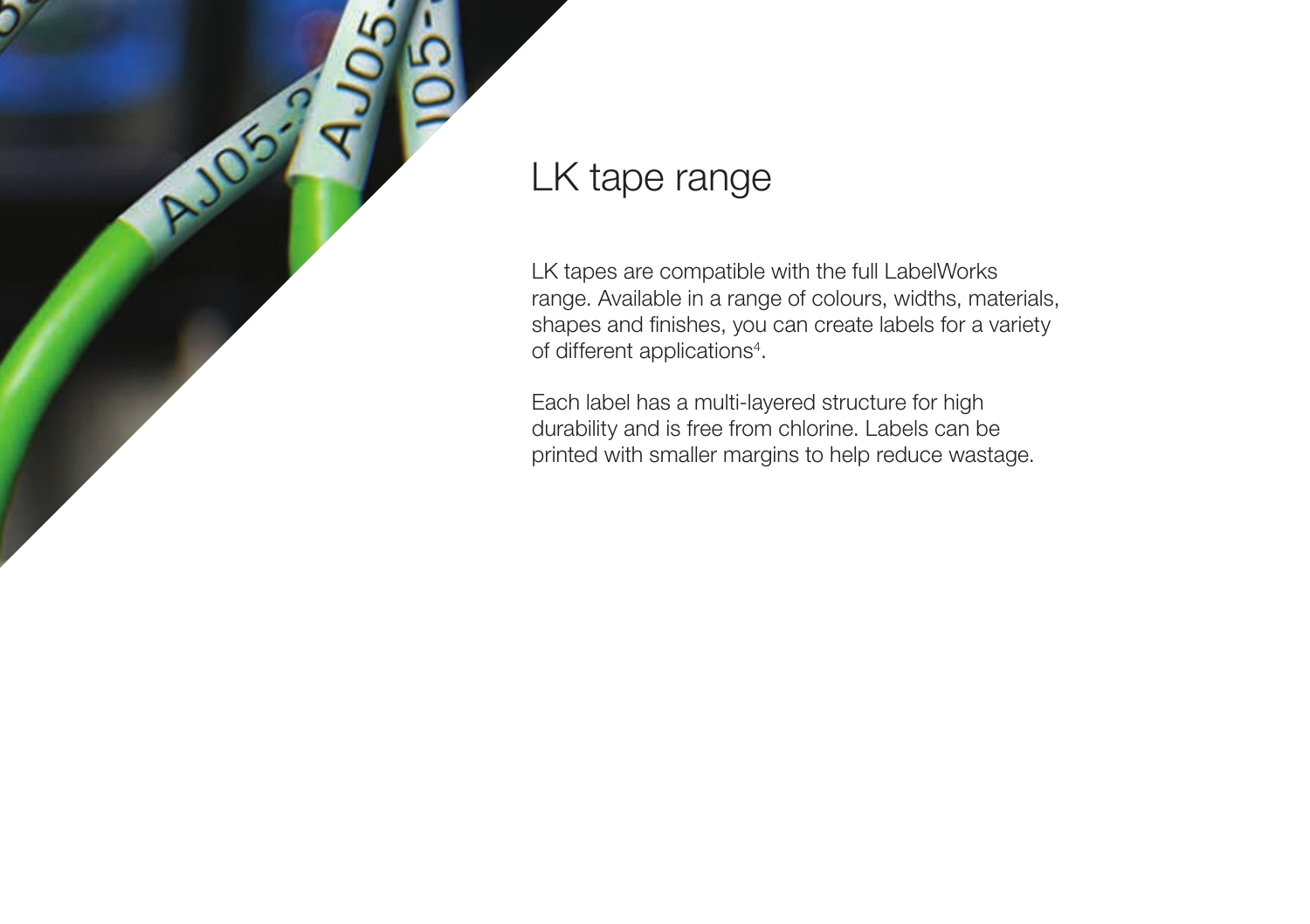### LK tapes

|                         | <b>ISSON</b><br>$12$ $-$<br>1,000 | ma<br>$12 - 12$          | <b>BSR</b><br>$18 - 14$  | $12 - 7$                         | $12 - 2$                 | 18 = =                   |
|-------------------------|-----------------------------------|--------------------------|--------------------------|----------------------------------|--------------------------|--------------------------|
| <b>Continuous tapes</b> | <b>Fluorescent</b>                | <b>Fluorescent</b>       | Glow-in-the-<br>dark     | <b>Heat resistant</b>            | Iron-on                  | <b>Magnetic</b>          |
| Self-adhesive Yes/No    | Y                                 | Y                        | Y                        | Y                                | $\mathsf{N}$             | $\hbox{N}$               |
| Length (m)              | 9 <sub>m</sub>                    | 9m                       | 1.5m                     | 2m                               | 5 <sub>m</sub>           | 1.5m                     |
| Text colour             | <b>Black</b>                      | <b>Black</b>             | <b>Black</b>             | <b>Black</b>                     | <b>Black</b>             | <b>Black</b>             |
| Tape colour             | Fluorescent<br>green              | Fluorescent<br>yellow    | Glow-in-the-dark         | White                            | White                    | Yellow                   |
| Width (4mm)             | $\qquad \qquad -$                 | —                        | $\qquad \qquad -$        | $\qquad \qquad -$                | $\qquad \qquad -$        | $\overline{\phantom{m}}$ |
| Width (6mm)             | $\overline{\phantom{0}}$          | —                        | $\qquad \qquad -$        | $\overbrace{\phantom{12322111}}$ | $\overline{\phantom{m}}$ |                          |
| Width (9mm)             | $\qquad \qquad -$                 | $\qquad \qquad -$        | $\qquad \qquad -$        | $\qquad \qquad -$                | $\overline{\phantom{m}}$ | $\overline{\phantom{m}}$ |
| Width (12mm)            | 4GBF                              | 4YBF                     | $\overline{\phantom{m}}$ | 4WBH                             | 4WBQ                     | $\overline{\phantom{m}}$ |
| Width (18mm)            | 5GBF                              | 5YBF                     | 5ZBU                     | $\overline{\phantom{m}}$         | $\overline{\phantom{m}}$ | 5YB <sub>2</sub>         |
| Width (24mm)            | $\overline{\phantom{0}}$          | $\overline{\phantom{0}}$ |                          | $\overline{\phantom{0}}$         | $\overline{\phantom{0}}$ | 6YB <sub>2</sub>         |
| Width (36mm)            | $\overline{\phantom{0}}$          |                          | $\overline{\phantom{0}}$ | $\overline{\phantom{0}}$         | $\overline{\phantom{m}}$ | 7YB <sub>2</sub>         |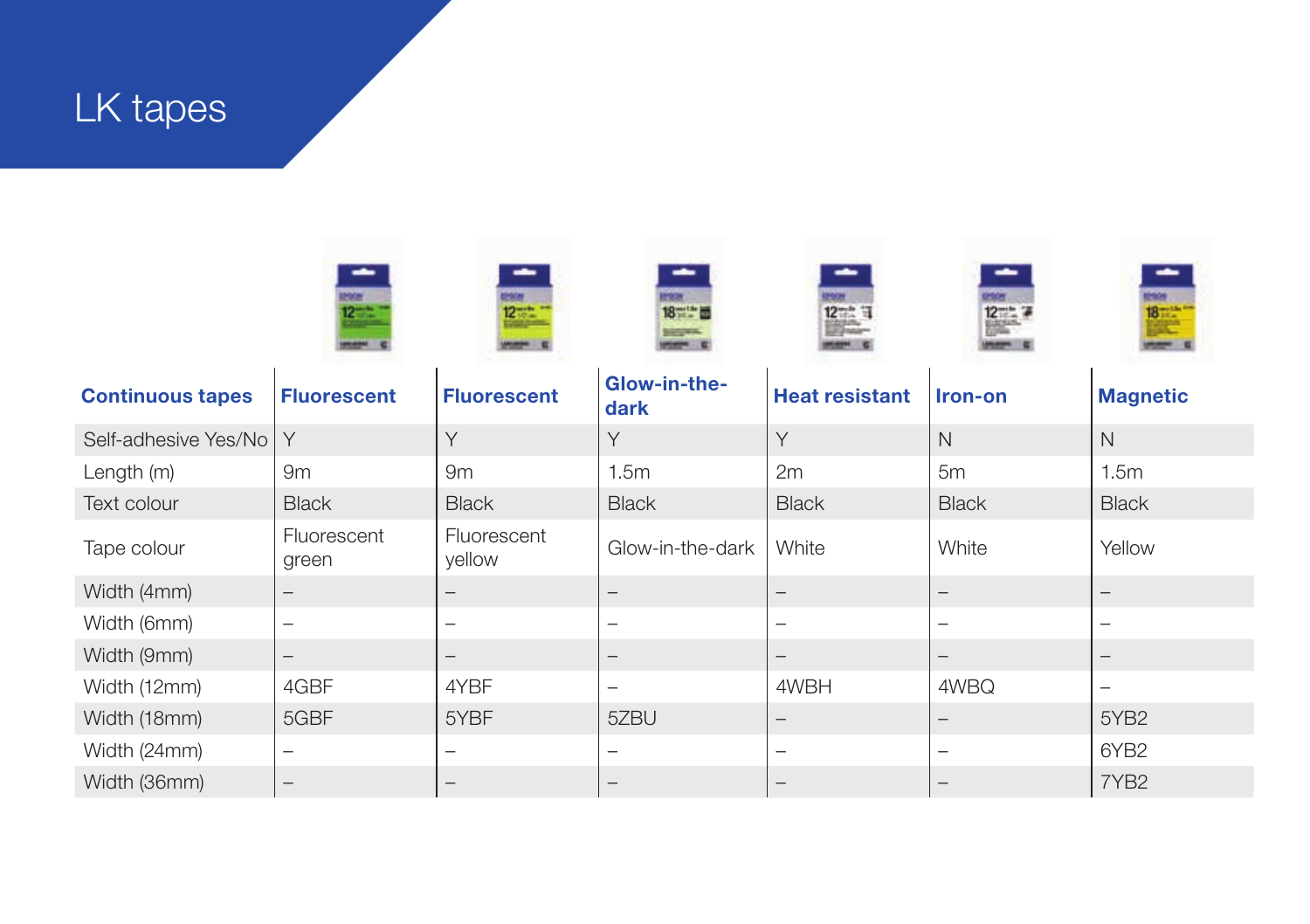| <b>Pool</b><br>$\begin{array}{c} 18 \\ \hline \end{array}$ | -<br><b>POOL</b><br>$12 - 1$ | $12 - 12$                | - 23<br>$12 - 12$                | -<br><b>FIGH</b><br>$12\frac{m}{m}$ | <b>LEGAL</b>             | -<br><b>LOCAL</b><br>$12 - 1$ | -<br><b>FOOT</b><br>$8 - 1$     |
|------------------------------------------------------------|------------------------------|--------------------------|----------------------------------|-------------------------------------|--------------------------|-------------------------------|---------------------------------|
| <b>Magnetic</b>                                            | <b>Matte</b>                 | <b>Matte paper</b>       | <b>Metallic</b>                  | <b>Metallic</b>                     | <b>Pastel</b>            | <b>Pastel</b>                 | <b>Reflective</b>               |
| $\mathsf{N}$                                               | Y                            | Y                        | Y                                | Y                                   | Y                        | Y                             | Y                               |
| 1.5m                                                       | 9 <sub>m</sub>               | 9m                       | 9m                               | 9m                                  | 9 <sub>m</sub>           | 9 <sub>m</sub>                | 1.5m                            |
| <b>Black</b>                                               | <b>Black</b>                 | <b>Black</b>             | <b>Black</b>                     | <b>Black</b>                        | <b>Black</b>             | <b>Black</b>                  | <b>Black</b>                    |
| White                                                      | Matte silver                 | White                    | Metallic silver                  | Metallic gold                       | Red                      | Yellow                        | Silver                          |
|                                                            | $\overline{\phantom{m}}$     | $\qquad \qquad -$        | $\overline{\phantom{m}}$         | $\overline{\phantom{m}}$            | $\overline{\phantom{m}}$ | 1YBP                          | $\qquad \qquad -$               |
|                                                            | $\overline{\phantom{0}}$     | $\overline{\phantom{0}}$ | $\overline{\phantom{0}}$         | $\overbrace{\phantom{12322111}}$    | 2RBP                     | 2YBP                          |                                 |
|                                                            | $\overline{\phantom{m}}$     | $\overline{\phantom{m}}$ | $\overline{\phantom{m}}$         | $\overline{\phantom{m}}$            | 3RBP                     | 3YBP                          | $\overline{\phantom{m}}$        |
|                                                            | 4SBE                         | 4WBB                     | 4SBM                             | 4KBM                                | 4RBP                     | 4YBP                          | $\overbrace{\phantom{1232211}}$ |
| 5WB2                                                       | 5SBE                         | $\overline{\phantom{m}}$ | $\overline{\phantom{m}}$         | $\overline{\phantom{m}}$            | 5RBP                     | 5YBP                          | 5SBR                            |
| 6WB <sub>2</sub>                                           | 6SBE                         | $\overline{\phantom{m}}$ | $\overbrace{\phantom{12322111}}$ | $\overline{\phantom{m}}$            | 6RBP                     | 6YBP                          | $\overline{\phantom{m}}$        |
| 7WB <sub>2</sub>                                           | $\overline{\phantom{m}}$     | $\overline{\phantom{m}}$ | $\overline{\phantom{m}}$         | $\overline{\phantom{m}}$            | 7RBP                     | 7YBP                          | $\overline{\phantom{m}}$        |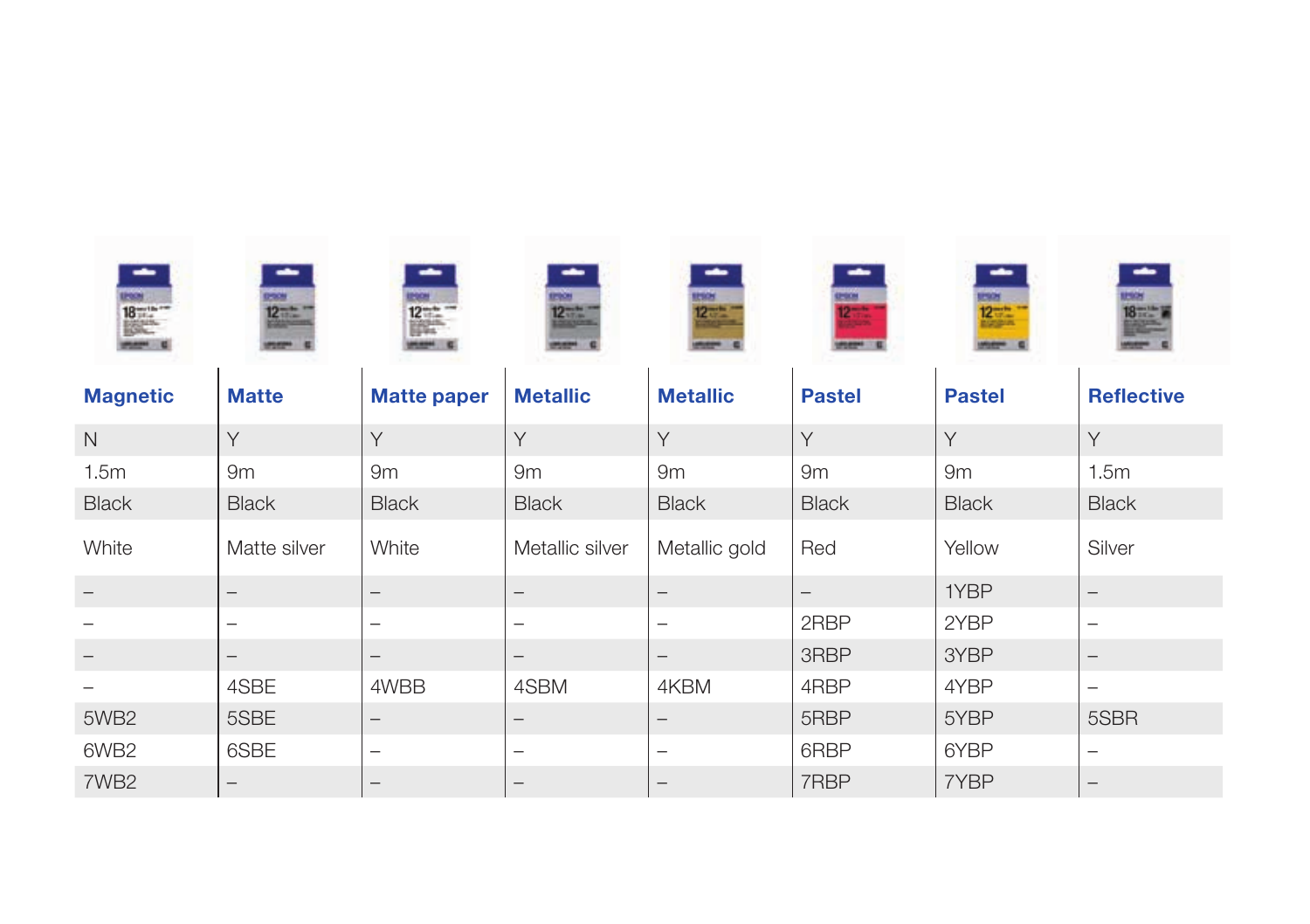## LK tapes













| <b>Continuous tapes</b> | <b>Satin ribbon</b> | <b>Satin ribbon</b>      | Satin ribbon                    | <b>Satin ribbon</b>      | <b>Satin ribbon</b> | <b>Self-lamination</b><br>cable wrap |
|-------------------------|---------------------|--------------------------|---------------------------------|--------------------------|---------------------|--------------------------------------|
| Self-adhesive Yes/No    | N                   | N                        | $\mathsf{N}$                    | N                        | $\mathsf{N}$        | $\vee$                               |
| Length (m)              | 5m                  | 5 <sub>m</sub>           | 5m                              | 5m                       | 5m                  | 9m                                   |
| Text colour             | <b>Black</b>        | <b>Black</b>             | <b>Black</b>                    | Gold                     | Gold                | <b>Black</b>                         |
| Tape colour             | Gold                | Sky blue                 | Pink                            | Navy                     | Red                 | White                                |
| Width (4mm)             |                     | $\overline{\phantom{0}}$ | $\overline{\phantom{m}}$        |                          |                     | $\overline{\phantom{m}}$             |
| Width (6mm)             | —                   | $\qquad \qquad -$        | $\overline{\phantom{m}}$        |                          | —                   | $\qquad \qquad -$                    |
| Width (9mm)             | —                   | $\qquad \qquad -$        | $\overline{\phantom{m}}$        | $\qquad \qquad -$        |                     | $\overline{\phantom{m}}$             |
| Width (12mm)            | 4KBK                | 4LBK                     | 4PBK                            | 4HKK                     | 4RKK                |                                      |
| Width (18mm)            | $\qquad \qquad -$   | $\qquad \qquad -$        | $\overline{\phantom{m}}$        | $\overline{\phantom{m}}$ |                     | $\overline{\phantom{m}}$             |
| Width (24mm)            | —                   | $\overline{\phantom{m}}$ | $\qquad \qquad$                 | $\overline{\phantom{m}}$ | -                   | 6WBC                                 |
| Width (36mm)            |                     |                          | $\hspace{0.1mm}-\hspace{0.1mm}$ |                          |                     | 7WBC                                 |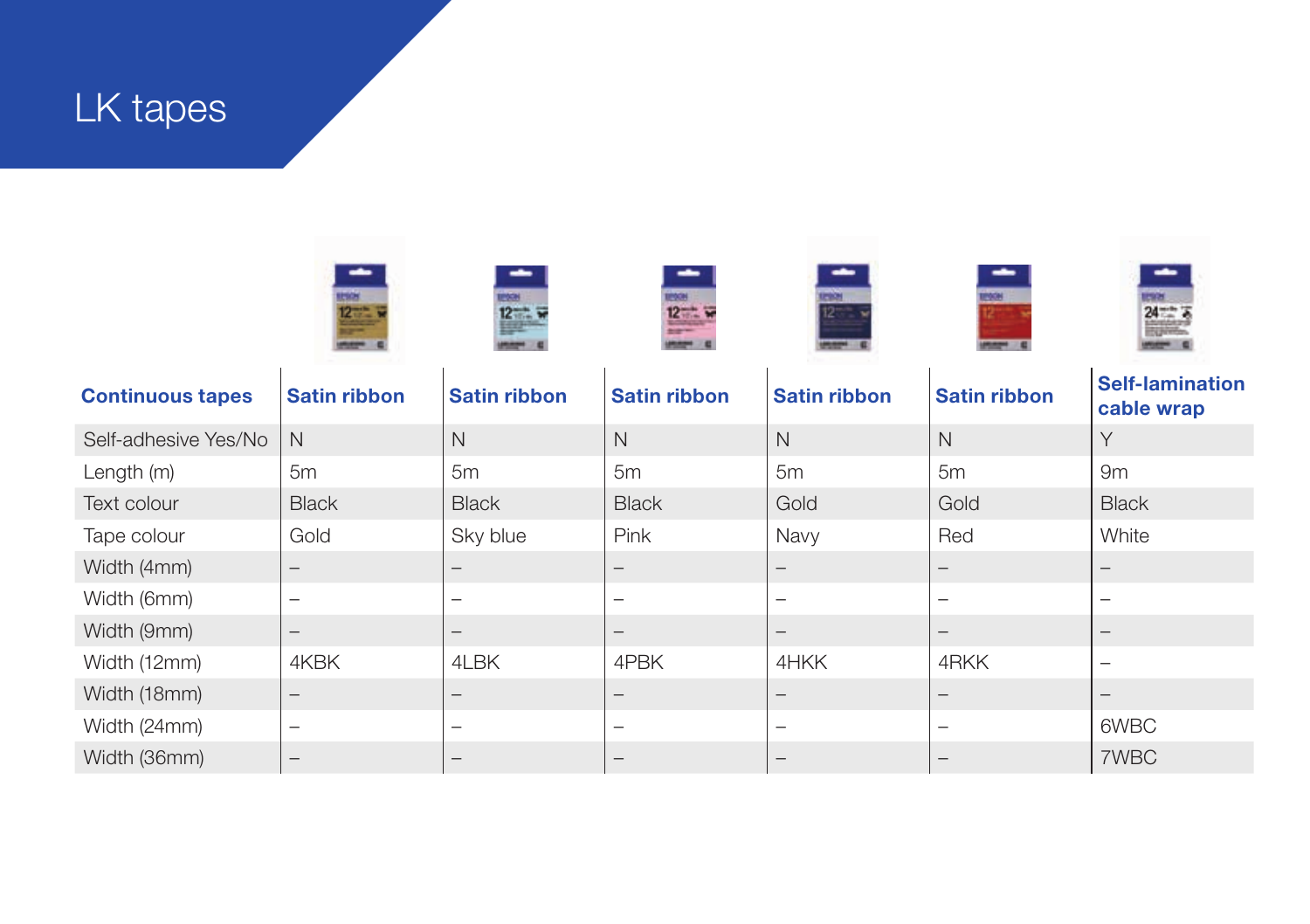| -<br><b>BSS</b><br>$12 - 7$<br>$-$ | $12 -$<br><b>Multiple C</b> | -<br><b>DOM</b><br>$12 -$ | -<br>$12 - 12$            | -<br><b>DOOM</b><br>$12-4$<br><b>BEE</b> | -<br>$12 - 7$             | -<br>an a<br>$12 - 7$    | 93<br>125.0                          | <b>Hotel</b><br>$12^{-n}$<br><b>STATE</b> |
|------------------------------------|-----------------------------|---------------------------|---------------------------|------------------------------------------|---------------------------|--------------------------|--------------------------------------|-------------------------------------------|
| <b>Standard</b>                    | <b>Standard</b>             | <b>Standard</b>           | <b>Strong</b><br>adhesive | <b>Strong</b><br>adhesive                | <b>Strong</b><br>adhesive |                          | <b>Transparent Transparent Vivid</b> |                                           |
| Y                                  | Y                           | Y                         | Y                         | Y                                        | Y                         | Y                        | Y                                    | Y                                         |
| 9 <sub>m</sub>                     | 9 <sub>m</sub>              | 9 <sub>m</sub>            | 9 <sub>m</sub>            | 9 <sub>m</sub>                           | 9 <sub>m</sub>            | 9 <sub>m</sub>           | 9 <sub>m</sub>                       | 9 <sub>m</sub>                            |
| <b>Black</b>                       | Red                         | <b>Blue</b>               | <b>Black</b>              | <b>Black</b>                             | <b>Black</b>              | <b>Black</b>             | White                                | White                                     |
| White                              | White                       | White                     | White                     | Yellow                                   | Clear                     | Clear                    | Clear                                | <b>Black</b>                              |
| 1WBN                               | $\overline{\phantom{m}}$    | $\overline{\phantom{m}}$  | $\qquad \qquad -$         | —                                        | $\qquad \qquad -$         | $\overline{\phantom{m}}$ | $\overline{\phantom{m}}$             | $\overline{\phantom{m}}$                  |
| 2WBN                               | $\overline{\phantom{m}}$    | $\qquad \qquad -$         | $\qquad \qquad -$         | $\overline{\phantom{0}}$                 | $\overline{\phantom{0}}$  | 2TBN                     | $\overline{\phantom{0}}$             | $\overline{\phantom{m}}$                  |
| 3WBN                               | 3WRN                        | $\qquad \qquad -$         | 3WBW                      | 3YBW                                     | 3TBW                      | 3TBN                     | $\overline{\phantom{m}}$             | $\overline{\phantom{m}}$                  |
| 4WBN                               | 4WRN                        | 4WLN                      | 4WBW                      | 4YBW                                     | 4TBW                      | 4TBN                     | 4TWN                                 | 4BWV                                      |
| 5WBN                               | 5WRN                        | $\qquad \qquad -$         | 5WBW                      | 5YBW                                     | 5TBW                      | 5TBN                     | 5TWN                                 | 5BWV                                      |
| 6WBN                               | $\overline{\phantom{m}}$    | $\qquad \qquad -$         | $\qquad \qquad -$         | —                                        | $\overline{\phantom{0}}$  | 6TBN                     | $\overline{\phantom{0}}$             | $\overbrace{\phantom{1232211}}$           |
| 7WBN                               | $\overline{\phantom{m}}$    | $\qquad \qquad -$         | $\qquad \qquad -$         | $\qquad \qquad$                          | $\qquad \qquad -$         | 7TBN                     |                                      | $\overline{\phantom{m}}$                  |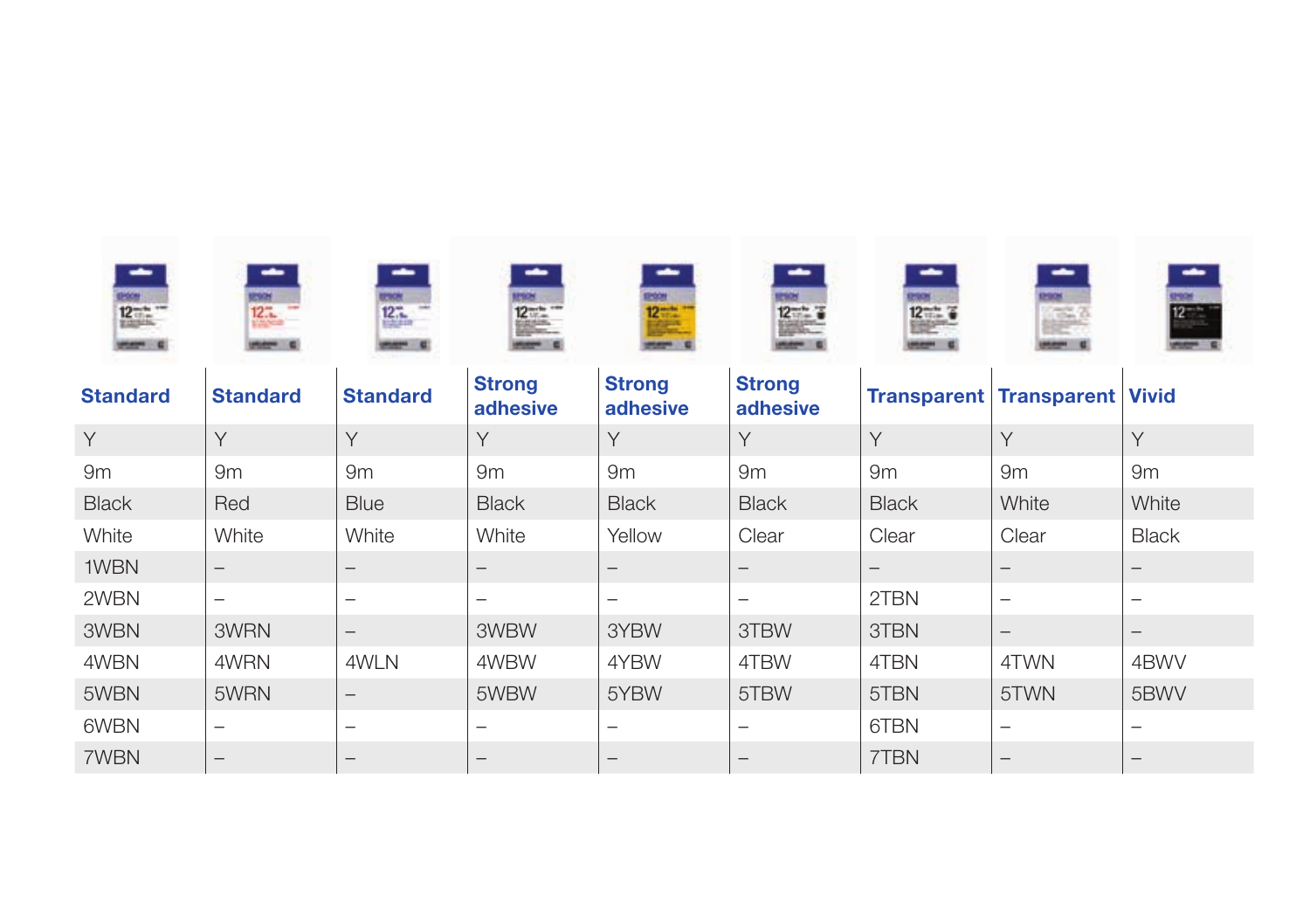## LK tapes

| <b>Continuous tapes</b> |  |  |  |  |  |
|-------------------------|--|--|--|--|--|
|-------------------------|--|--|--|--|--|

| Self-adhesive Yes/No               | N            | N            |
|------------------------------------|--------------|--------------|
| Length (m)                         | 2.5m         | 2.5m         |
| Text colour                        | <b>Black</b> | <b>Black</b> |
| Tape colour                        | White        | Yellow       |
| Diameter (From 1.07mm to 3.18mm)   | 4WBA3        | 4YBA3        |
| Diameter(From 3.00mm to 5.70mm)    | 4WBA5        | 4YBA5        |
| Diameter (From 5.60mm to 10.90mm)  | 4WBA11       | 4YBA11       |
| Diameter (From 8.00mm to 13.70mm)  | 4WBA14       | 4YBA14       |
| Diameter (From 10.60mm to 20.00mm) | 4WBA21       | 4YBA21       |



#### Heat shrink tube  $(HST)^4$ Heat shrink tube (HST)<sup>4</sup>

| <b>Pre-cut tapes</b> <sup>5</sup> | Die-cut          | Die-cut      | Die-cut             |
|-----------------------------------|------------------|--------------|---------------------|
| Self-adhesive Yes/No              | Υ                | Υ            | Υ                   |
| No. of labels<br>per roll/shape   | 180/<br>Circular | 140/<br>Oval | 140/<br>Rectangular |
| Text colour                       | <b>Black</b>     | <b>Black</b> | <b>Black</b>        |
| Tape colour                       | White            | White        | White               |
| Width (42mm <sup>5</sup> )        | 8WBWAA           | 8WBWAB       | 8WBWAC              |

 $rac{1}{2}$ 

 $214 -$ 

 $3.10 -$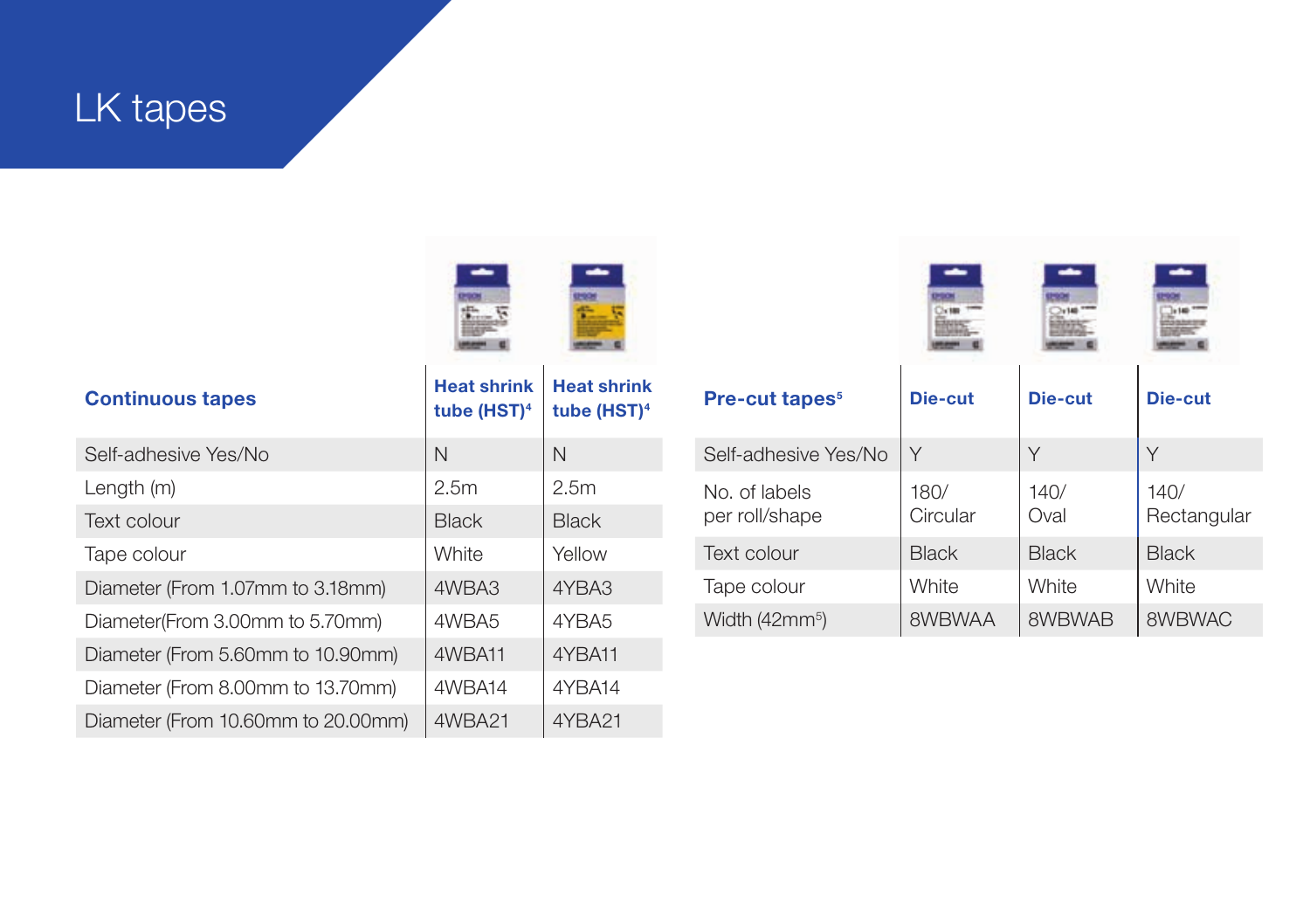#### RC supplies

These labels are designed to last and are fully tested for durability - indoors and out. Intended for wider labelling applications such as security signage, mail shipping and product identification. Choose from a range of colour and width combinations.

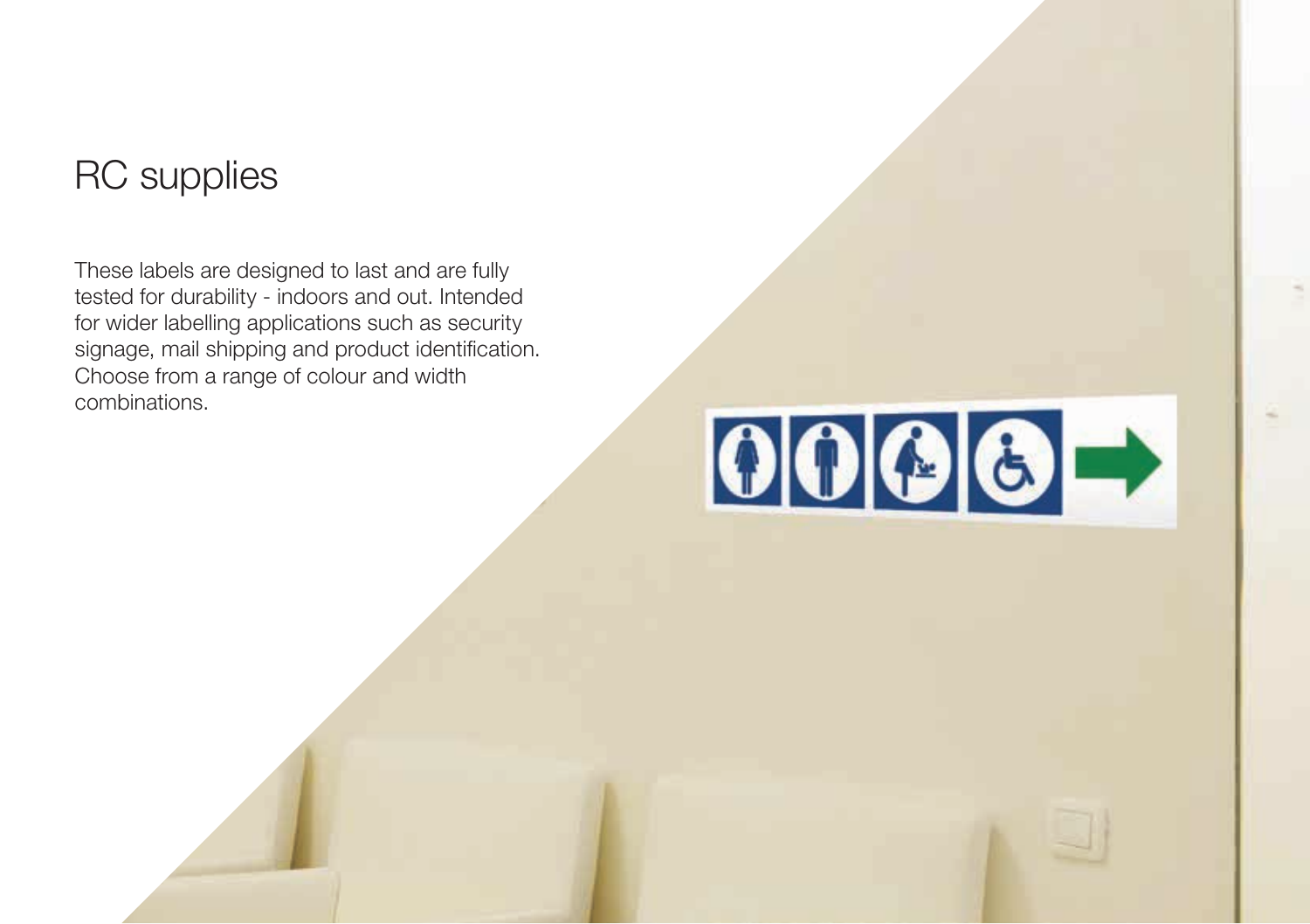### RC supplies





| <b>Continuous tapes</b> | Olefin <sup>6</sup> | $O$ lefin $6$ | Olefin <sup>6</sup> | $O$ lefin $6$      | Oleft <sub>6</sub> | $O$ lefin $6$      | $O$ lefin $6$ |
|-------------------------|---------------------|---------------|---------------------|--------------------|--------------------|--------------------|---------------|
| Length m (ft)           | 15m (49.2ft)        | 15m (49.2ft)  | 15m (49.2ft)        | 15m (49.2ft)       | 15m (49.2ft)       | 15m (49.2ft)       | 15m (49.2ft)  |
| Tape colour             | Transparent         | Yellow        | Red                 | Green              | <b>Blue</b>        | <b>Black</b>       | White         |
| Width (50mm)            | T5TNA               | T5YNA         | T <sub>5</sub> RNA  | T <sub>5</sub> GNA | T5LNA              | T <sub>5</sub> BNA | <b>T5WNA</b>  |
| Width (100mm)           | T1TNA               | T1YNA         | 1 <sub>RNA</sub>    | T <sub>1</sub> GNA | T1LNA              | T1BNA              | T1WNA         |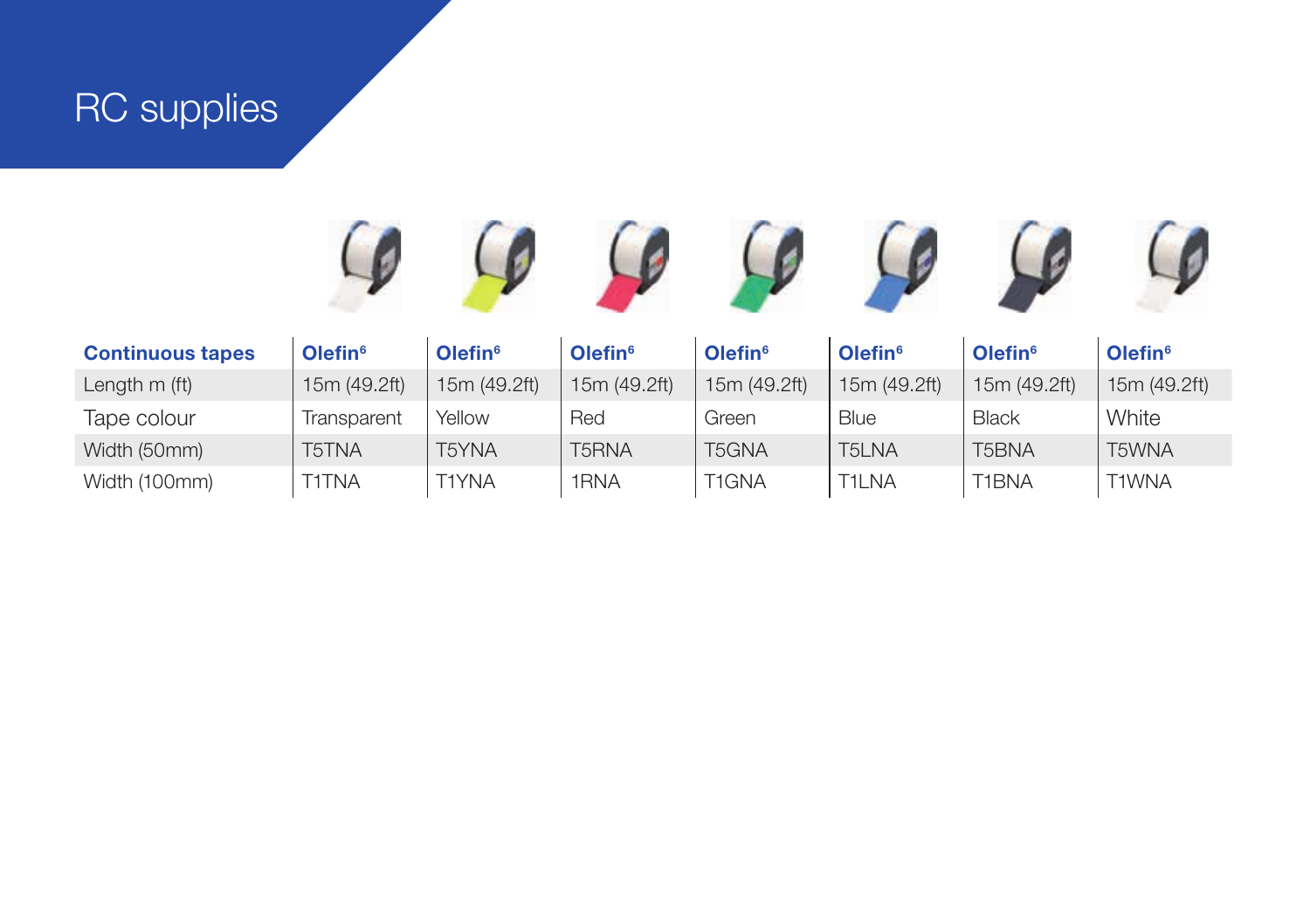





| <b>Ink ribbons</b> | <b>Red</b>         | <b>Green</b>       | <b>Blue</b>        | <b>Black</b>       | <b>White</b> |
|--------------------|--------------------|--------------------|--------------------|--------------------|--------------|
| Length             | 30m (98.4ft)       | 30m (98.4ft)       | 30m (98.4ft)       | 30m (98.4ft)       | 30m (98.4ft) |
| Text (ink) colour  | Red                | Green              | Blue               | <b>Black</b>       | White        |
| Width (100mm)      | R <sub>1</sub> RNA | R <sub>1</sub> GNA | R <sub>1</sub> LNA | R <sub>1</sub> BNA | <b>T1WNA</b> |



| <b>Pre-cut label roll</b>         | <b>White</b> |
|-----------------------------------|--------------|
| <b>Text Colour</b>                | <b>Black</b> |
| Label Size (90x45mm (3.54x1.77")) | L1WAR        |
| Number of labels                  | 510          |